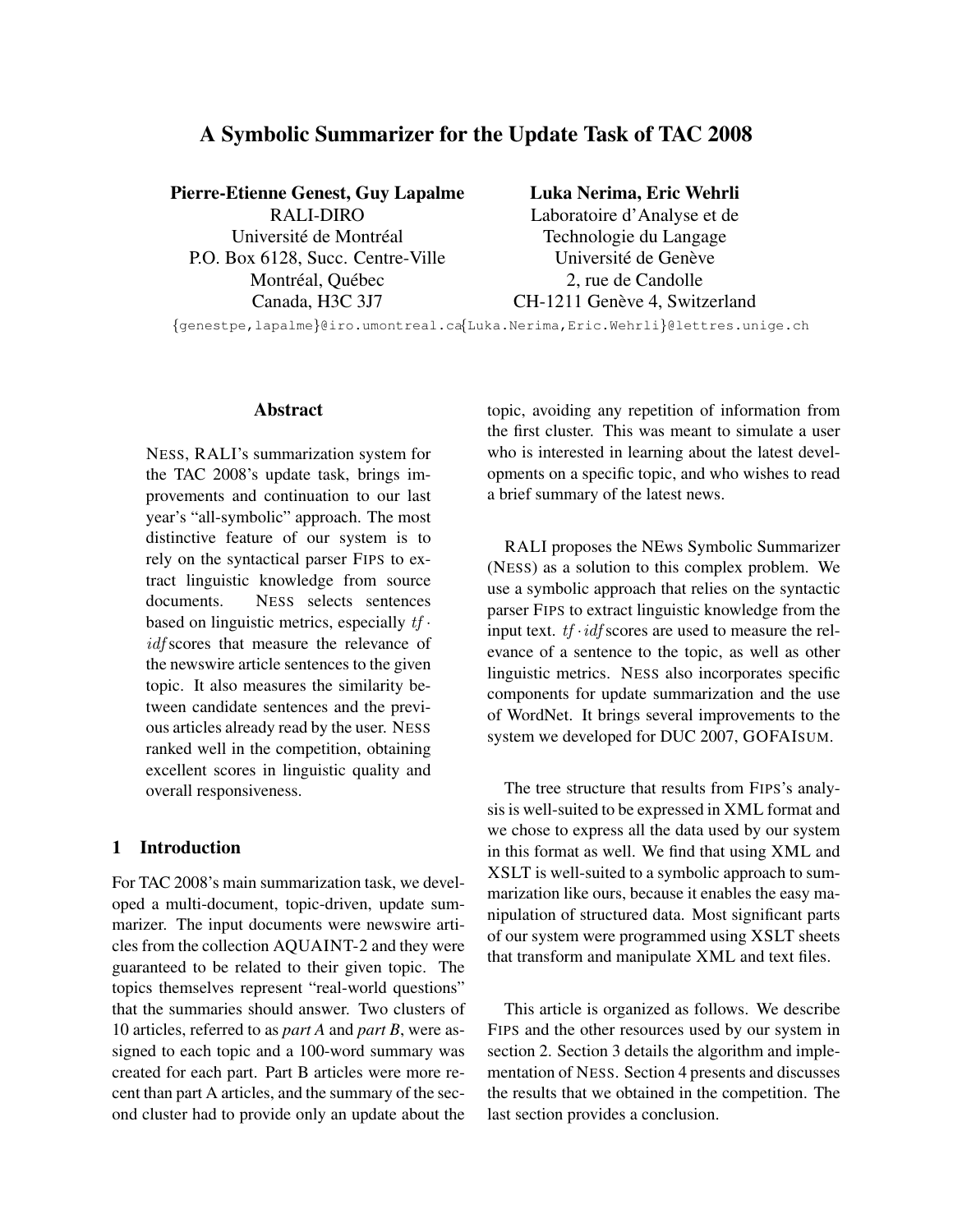### 2 Resources Used

### 2.1 FIPS

FIPS (Wehrli, 2007) is a robust multilingual symbolic parser based on generative grammar. It is the cornerstone of a long-term project at the LATL (Language Technology Laboratory) at the Universite´ de Genève and is used in several NLP applications: text-to-speech synthesis, automatic collocation extraction, translation of words in context, etc.<sup>1</sup> Although we used the English configuration of FIPS for TAC 2008, FIPS also parses French, German, Italian, Spanish and Greek.

### 2.1.1 The principles of FIPS

The syntactic structures built by FIPS are all of the same pattern, that is  $\begin{bmatrix} x_P & L & X & R \end{bmatrix}$  where XP stands for the label of the structure, L stands for the possibly empty list of left constituents, X for the possibly empty head of phrase and R for the possibly empty list of right constituents. The possible categories for X are the usual parts of speech (noun, adjective, verb etc.). The overall resulting structure is a tree where the node labels are the XPs and the leaves, the Xs. Figure 1 shows the parse tree constructed by FIPS for a sentence extracted from the TAC 2008 test data.

The parser makes use of 3 fundamental mechanisms: projection, merge and move.

The projection mechanism assigns a fully developed structure to each input word, based on its category and other inherent properties. Thus, a common noun is directly projected to an NP structure (with the noun as its head), a preposition to a PP structure, etc. The occurrence of a tensed verb triggers a more elaborate projection: a whole TP-VP structure is assigned. For instance, Figure 1 shows that the modal *could* occurs in the TP position while *pull off* is projected to a VP.

The merge mechanism combines two adjacent constituents, A and B, either by attaching constituent A as a left constituent of B, or by attaching B as a right constituent of any active node of A. In Figure 1, the determiner phrase *Washington's first Republican ...* is right attached to the VP *become* while the AdvP *If Rossi ...* is left-attached to the TP *could...*. Merge operations are constrained by mostly language-specific

conditions which can be described by means of syntactic rules. For instance, in English, a rule states that a DP can be left-attached to a  $TP$  if  $(1)$  the DP agrees in number and person with the TP and (2) the DP can be interpreted as the subject of the TP. For English, FIPS has about 30 rules for left attachment and 90 rules for right attachment.

In order to handle extrapositions, the move operation creates chains by linking each of the extraposed elements to an abstract (empty) element in the canonical position. For instance, when parsing the sentence "Whom did they invite?", FIPS creates the following chains: "Whom<sub>i</sub> did<sub>j</sub> they  $e_j$  invite  $e_i$ ?"

### 2.1.2 Lexical resources for FIPS

The lexical database used by FIPS is composed of (i) a full form lexicon, containing all the orthographical forms of the words along with their morphological descriptions, (ii) a lexicon of lexemes, containing the syntactic and semantic information of the words (corresponding roughly to the entries of a classical dictionary) and (iii) a lexicon of collocations (in fact multi-word expressions, ie. collocations and idioms). The English lexical database includes about 55,000 lexemes and 6,500 collocation entries. FIPS handles unknown words by guessing their lexical category according to their position in the sentence and the applicable syntactic rules.

### 2.2 XML and XSLT

XML (eXtensible Markup Language) is a formalism designed to describe and share structured information through text-based trees. It was used in this work to tag the output of FIPS as well as all other intermediate outputs, such as *idf* values, WordNetobtained synonyms, and derived values and scores.

The eXtensible Stylesheet Language Transformations (XSLT) is a language for transforming the structure and content of an XML document. It is a declarative language used to build *stylesheets*, consisting of template rules each describing how a particular element of the XML document it is fed should be processed. Our implementation relies almost exclusively on XSLT stylesheets to process the input and derived data, to score and select sentences, and to create the summaries. The XSLT language makes pattern recognition and pruning of the FIPS parse trees especially easy.

 ${}^{1}$ See http://www.latl.unige.ch/english/ latl\_e.html for a complete list of references.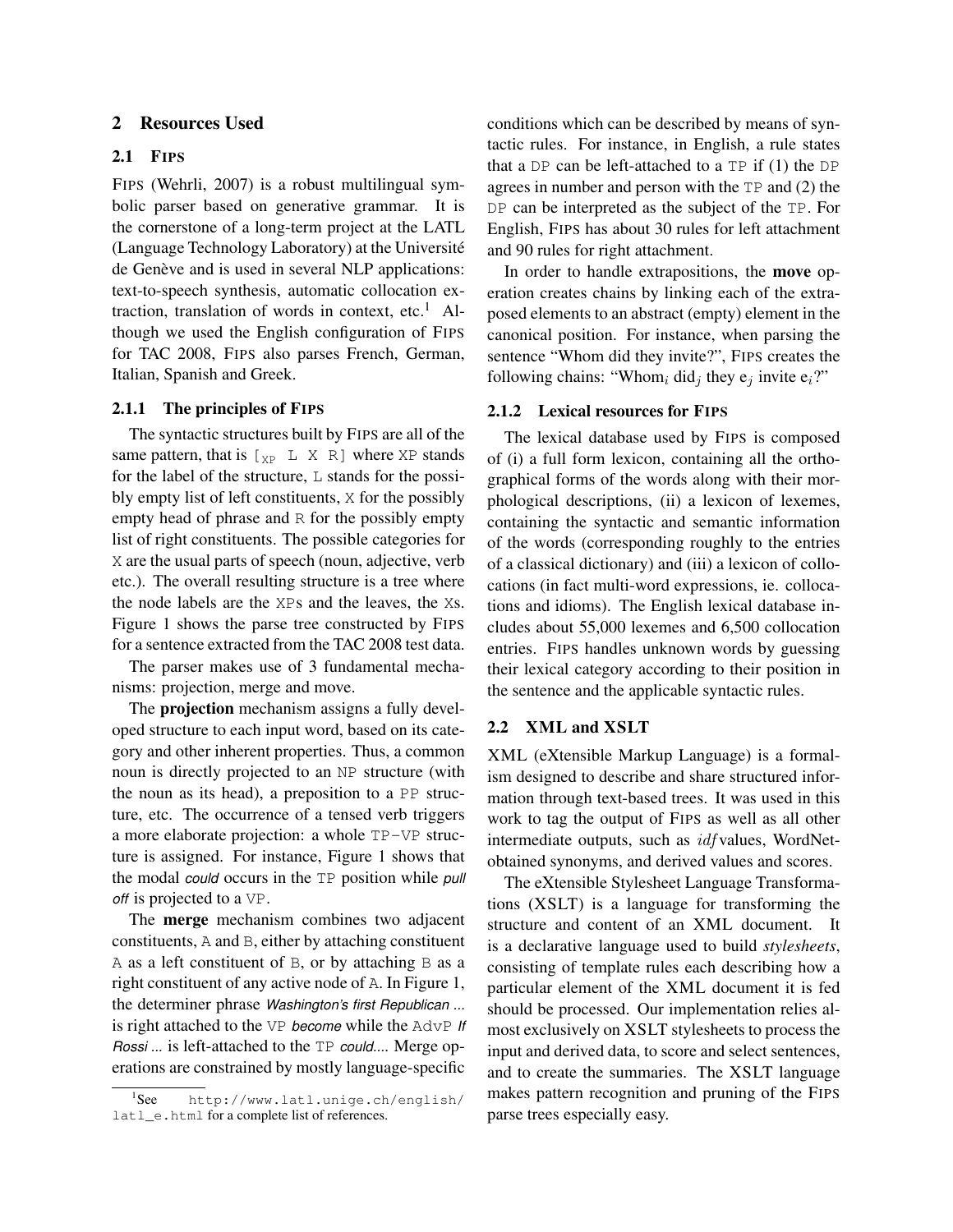

Figure 1: FIPS parse tree for the sentence *If Rossi continues trending upward, he could pull of a huge political upset and become Washington's first Republican Governor in 20 years.* The corresponding topic question was "Washington Governor Race. Follow developments concerning the 2004 election for Governor of Washington.".

### 2.3 WordNet

WordNet is a lexical database of the English language (Fellbaum, 1998). Nouns, verbs, adjectives and adverbs are grouped into cognitive synonym sets (synsets) that express a distinct concept. WordNet is widely used in a variety of language processing applications, notably in the domain of Information Retrieval for query-expansion (Voorhees, 1994).

As we will see in section 3, our approach uses the topic in a similar way as the query is used in IR. Therefore, we decided to use WordNet to conduct topic-expansion, our equivalent of query-expansion. For each noun of a topic (as identified by FIPS), we extract synonyms from the WordNet database to retrieve additional words to define the topic. One of our system's criteria for sentence extraction uses this broader topic to compute similarity scores between candidate sentences and the topic. This is explained in section 3.3.5.

# 3 Our Approach

NESS uses a symbolic approach to extract article sentences relevant to the topic. Part B summaries must also avoid any repetition of information with the part A articles. Some preprocessing is required on the input documents before FIPS is applied to produce syntactic parse trees of every sentence. A combination of linguistic metrics let us give a relevance score to each sentence, based on its estimated capability to summarize the topic. The sentences with the top scores are then selected to form 100 word summaries. This process is illustrated in figure 2.

#### 3.1 Topic and Articles Preprocessing

Preprocessing the topic and articles is a relatively simple task for us, since they are both given to us in XML-compatible formats. The preprocessing includes extracting the information that is of use to us and making adjustments to the text to make further treatment smoother.

For the topic, we only keep the <title> and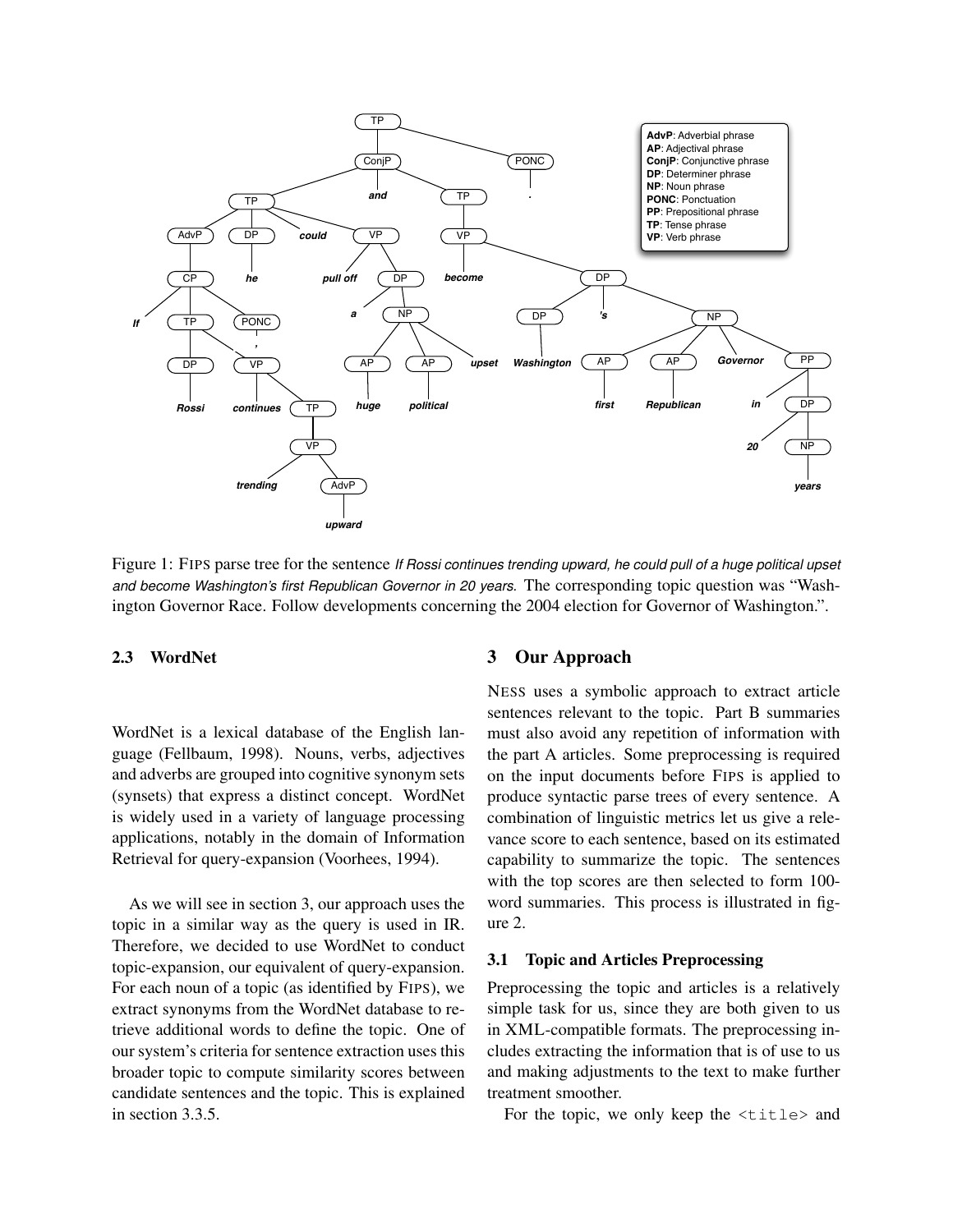

Figure 2: Workflow used by NESS on a single topic to produce two summaries. The labels refer to sections in this paper where the corresponding operations are discussed.

<narrative>; and for the articles, we keep only the text. Everything else is completely ignored, including the headline of the articles. Since many articles were missing a date, we had to ignore this information altogether.

To make sure that the files are compatible with our program's modules, we also adjust the quotation marks and remove middle initials from names, because those were not handled correctly by FIPS in the next step. At this point, we choose to repeat the title of each topic twice, to increase the relative weight of the words from the title over the ones in the narrative in all the similarity calculations based on  $tf \cdot idf$  scores later on. It was observed that the titles were more essential than the narratives to describe the information need expressed by the topic statement.

### 3.2 FIPS Analysis

The article and topic texts resulting from preprocessing are all submitted to FIPS for sentence segmentation, lemma-extraction and syntactic analysis as described in section 2.1. All the information appears in the parse trees resulting from the execution of FIPS, on which we rely exclusively for sentence scoring. As mentioned in section 2.2, those trees are converted to XML format so that all the following treatment can be implemented in XSLT stylesheets.

### 3.3 Sentence scoring

Our sentence extraction scheme uses a weighted average of several criteria mixed together to compute a final score for each sentence. We selected 8 criteria; 6 general criteria used in parts A and B: Word\_Sim, Word\_Depth\_Sim, Lemma\_Sim, Sent\_Position, Sent\_Weight and Expansion\_Sim ; and 2 update-specific criteria only used in part B: Cluster Sim and Top\_Sents\_Sim.

They are all discussed in this section, as well as how we determined the weights to use for each criterion and how the final score is computed.

### 3.3.1 *tf · idf* Similarity Scores

Six of the criteria mentioned involve a similarity score between two "documents", which are sentences, topics or an entire cluster of articles. We compute a  $tf \cdot idf$  score for each word or lemma of the two documents and construct a vector for them in the word or lemma space.  $tf$  is the term frequency in the document and  $\text{id}$  f is the inverse document frequency. These are easily computed since word segmentation and lemma extraction are a part of FIPS analyses, so all the information is readily available. idf scores are computed over the entire TAC 2008 competition corpus (960 articles and 48 topics). The actual similarity score is computed by the cosine between the two vectors  $v_1$  and  $v_2$ , using the following equation.

$$
SIM(v_1, v_2) = \cos \theta_{v_1 v_2} = \frac{\vec{v_1} \cdot \vec{v_2}}{\|\vec{v_1}\| \|\vec{v_2}\|}
$$

The most common English-language words (stopwords) were ignored for computing the similarity scores. Also, because the verbs in the topics were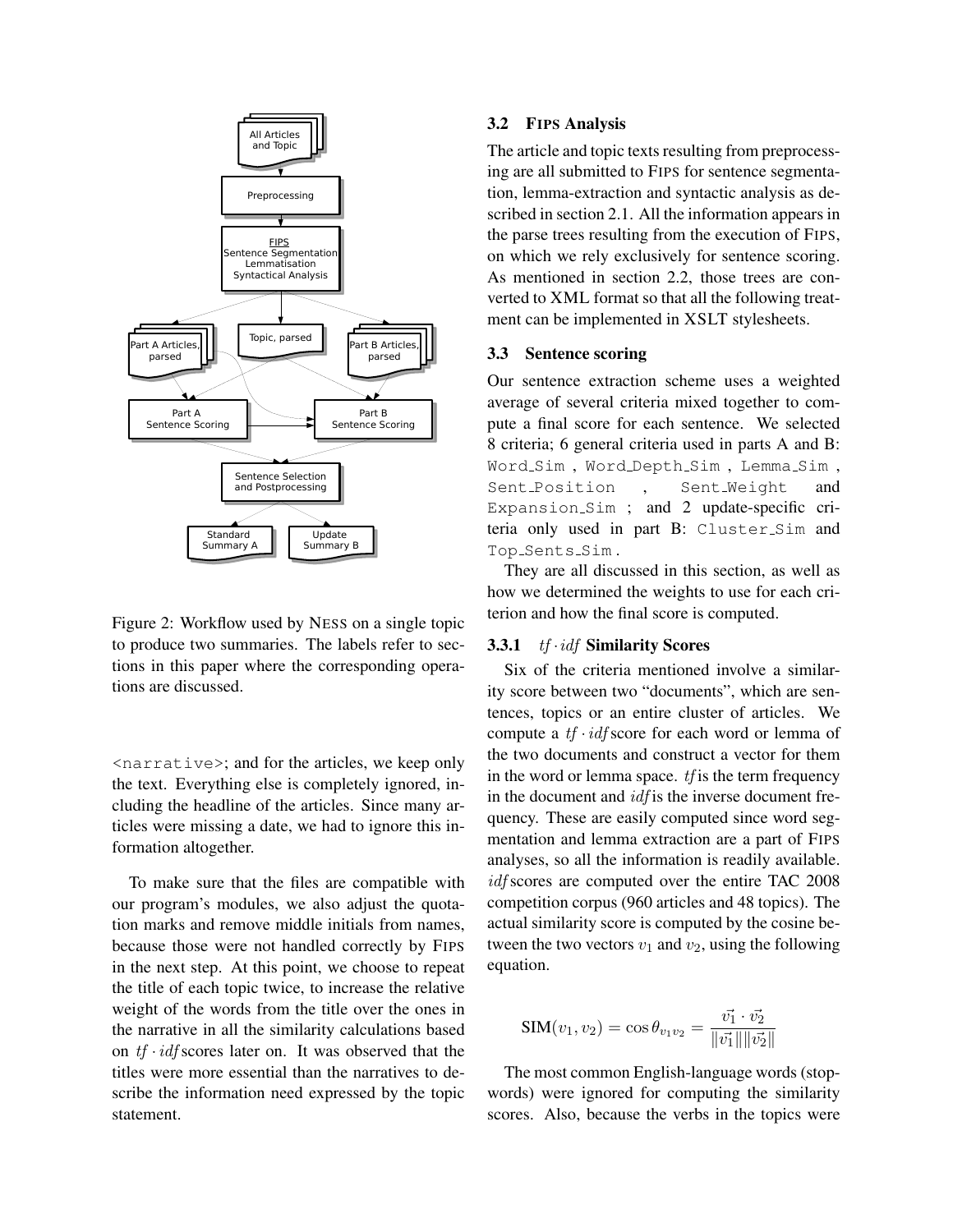observed to be generally in the imperative mood and not semantically meaningful, we chose to exclude all verbs from the scores of similarity with the topics. This is possible because the FIPS analysis indicates which words are verbs, as discussed in section 2.1.

The two criteria Word\_Sim and Lemma\_Sim are computed directly as a similarity score between a candidate sentence and the topic. The former score is based on the words as they appear, and the latter uses the *tf* and *idf* values related to the lemmas produced by FIPS to compute the scores.

#### 3.3.2 Word Depth in Parse Tree

The depth of a word in the FIPS parse tree is used to measure the importance of the word within the sentence. We can intuitively reason that the deeper a word appears in a sentence, the more dependant on other words it is, and therefore the less important it is. For instance, the subject of a sentence will be more important than a word used to describe it. Our heuristic to account for this is simple, we divide all the  $tf \cdot idf$  scores of each word by the minimum depth at which they appear in the sentence. The criterion Word Depth Sim is the similarity score obtained by computing the cosine between the words of the topic and of the sentence, with these modified values.

#### 3.3.3 Sentence Position

The position of a sentence within a document is usually indicative of the importance of its content. This is especially true in newswire articles, which tend to always begin with more concise, descriptive statements about the subject of the article. On the other hand, sentences that appear late in an article tend to be descriptive of only a very specific aspect of a topic. The Sent Position criterion accounts for this by attributing a score equal to 1 divided by the rank of the sentence in the article (the first sentence of an article has a score of 1, the second a score of 0.5, and so on). Early sentences are highly favored by this criterion.

#### 3.3.4 Sentence Weight

The *idf* weight of a word is indicative of how rare this word is encountered in the corpus. We can intuitively suppose that sentences containing rarer words are more likely to contain new information, whereas sentences with mostly very common words in the context of the corpus are more likely to contain little information of interest. The criterion Sent Weight computes the sum of the idf weights of all the words in each sentence to estimate their total informational weight.

#### 3.3.5 Topic-Expansion with WordNet

The criterion Expansion Sim is computed by a similarity scores between a candidate sentence and an expanded topic which includes the topic words and their synonyms. The additional topic words come from WordNet synsets of the nouns of the topic as explained in section 2.3.

#### 3.3.6 Update-specific Criteria

We included two criteria specific to the update task, done in part B of each topic. Those two criteria try to estimate whether a sentence repeats information contained in cluster A by computing  $tf \cdot idf$  similarity scores as we have done before. Of course, they are weighed negatively in the computation of the final score, because a higher value of those criteria indicates a higher similarity with cluster A, which is undesirable.

Cluster Sim measures the similarity between a sentence and all of cluster A by computing the similarity score as though cluster A was one entity containing all the words of each of its documents. We assume that the word-content of cluster A can serve as a rough estimate of its information-content and sentences that are too similar to that word-content are less likely to be selected in the summary for part B.

When creating the summary of part A, the 15-20 sentences with the best scores according to our system are kept for further use, as indicated by an arrow going from part A sentence scoring to part B scoring in figure 2. The criterion Top\_Sents\_Sim computes a similarity score between the candidate sentence and each of the most relevant sentences of part A, keeping the highest value computed as the score of the criterion. This tends to reject part B sentences that are very similar to one of the top most relevant sentences of part A.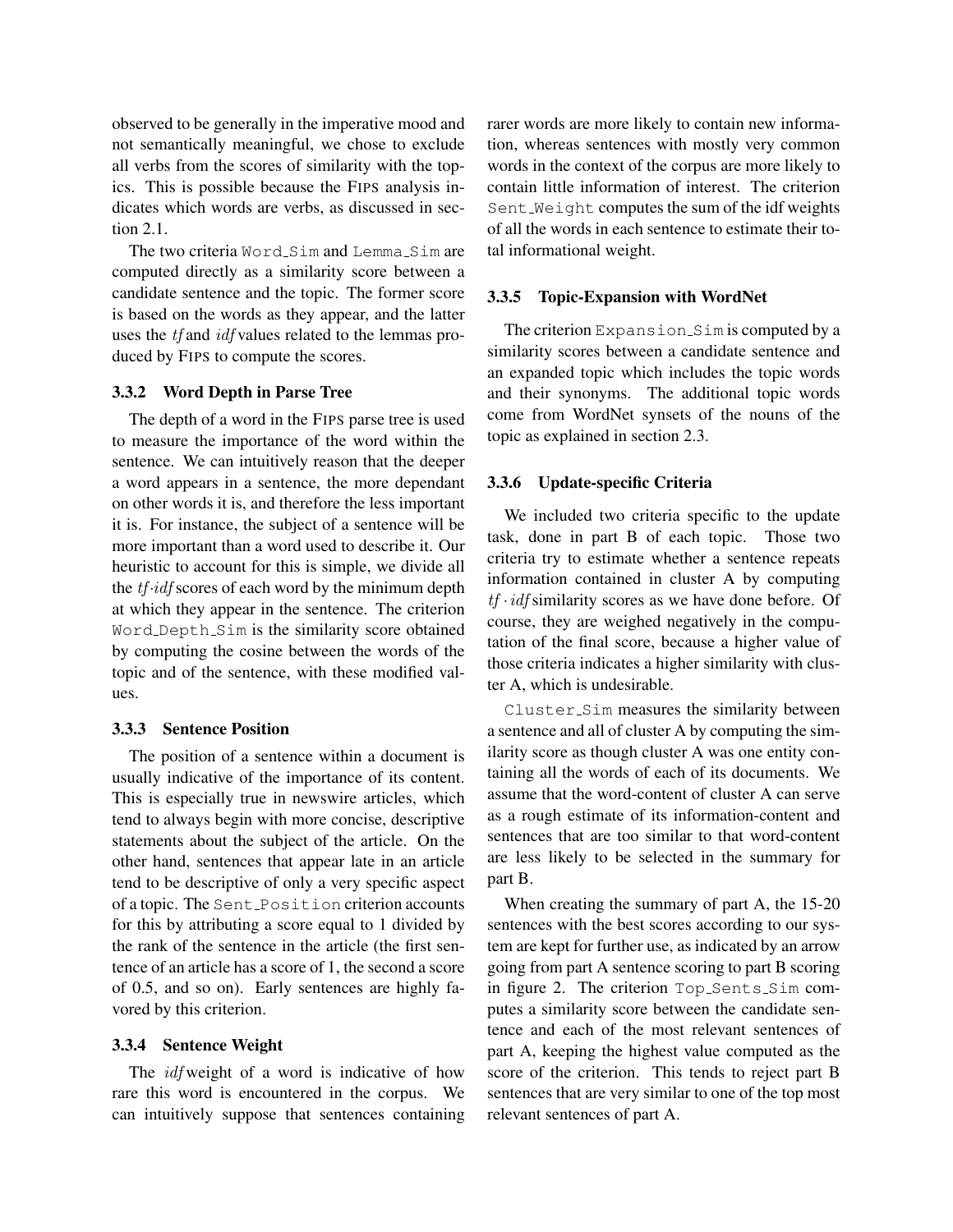#### 3.3.7 System Tuning

For the purpose of attributing meaningful weights to the criteria, it is useful that the scores be normalized. The individual scores of each criterion are normalized so that the sentence with the highest score for a given criterion always has a score of 1, for the sentence scoring of each summary made. This way, the weights we choose describe roughly the same ratio between the criteria. This step makes the tuning process not only more intuitive but also more accurate.

To tune our system, we used last year's data for the DUC 2007 update task to determine the best weights to use by our system for each of the 8 criteria mentioned at the start of this section and described throughout. We ran our system using different values of the weights of each criterion and ran the ROUGE package on the summaries. The resulting ROUGE scores and manual observation of the summaries created served as the basis to determine which configuration of the weights was best.

However, the parameter space dimensionality was large (8 parameters that can take values from 0 to 100), the behavior of the ROUGE scores as a function of those parameters was very non-linear in that space, and each test can take up to over 40 minutes to compute. Therefore, we had to somewhat limit the range of our exploration of parameter values and settle for a local maximum that appeared qualitatively sensible.

We set the rule that the 6 criteria that are used to create both part A and part B summaries must have the same relative weights in each part. Although this rule does not lead to a perfect optimization given a certain data set, it is reasonable in the context where the part B summarization process should only differ from part A's by the added constraint of doing an update of information. This rule also takes away the likeliness of overfitting our parameters to the training data set which was relatively limited in size.

The tuning process produced a set of values which we believe to be the best one based on the tests performed for parts A and B. This choice of weights appears in table 1 in the column for run24. Notice that the criterion Word Sim is not used in our preferred settings because Word Depth Sim and Lemma Sim both seemed to do a better job.

| <b>Criterion name</b>  | Run24            |                  | Run50 |     | Run68 |
|------------------------|------------------|------------------|-------|-----|-------|
|                        | A                | В                | A     | в   | A/B   |
| Word_Sim               | .00 <sub>1</sub> | .00 <sub>1</sub> | .10   | .09 | .00   |
| Word_Depth_Sim         | .10              | .09              | .00   | .00 | .10   |
| Lemma <sub>-</sub> Sim | .30              | .26              | .45   | .39 | .30   |
| Sent_Position          | .25              | .22              | .25   | .22 | .25   |
| Sent_Weight            | .20              | .18              | .20   | .18 | .20   |
| Expansion_Sim          | .15              | .13              | .00.  | .00 | .15   |
| Cluster Sim            | .00.             | .04              | .00.  | .04 | .00   |
| Top_Sents_Sim          | .00 <sub>1</sub> | .08              | .00   | .08 | (0()  |

Table 1: Weights used to produce the standard (A) and update (B) summaries of the 3 runs submitted to TAC. Run68 used the same weights for both clusters.

### 3.3.8 Final Score

The final score for each sentence is computed by a linear combination of the normalized scores from the criteria described above. The coefficients are weights determined after the tuning process. Table 1 shows the weights that were used in part A (no update) and part B (with update) for our 3 submissions.

# 3.4 Sentence Selection and Postprocessing

Sentences with the highest scores are used to create the final summary. However, many sentences have to be ignored in our evaluation or our selection process, either because we could not process them, or because such sentences usually hurt the quality of summaries which would contain them. Sentences that meet any of the following conditions were automatically dismissed.

- 1. Sentences that cannot be completely analyzed by FIPS, because they produce partial analyses that are difficult to manipulate, and whose content cannot be trusted entirely.
- 2. Identical sentences, excerpted from two different articles addressing the same topic.
- 3. Sentences with no verb, as they rarely convey interesting information and would hurt the overall grammaticality of the summary.
- 4. Sentences containing the "I" pronoun, which are usually opinions or feelings, rarely adding factual information. Naturally, FIPS's analysis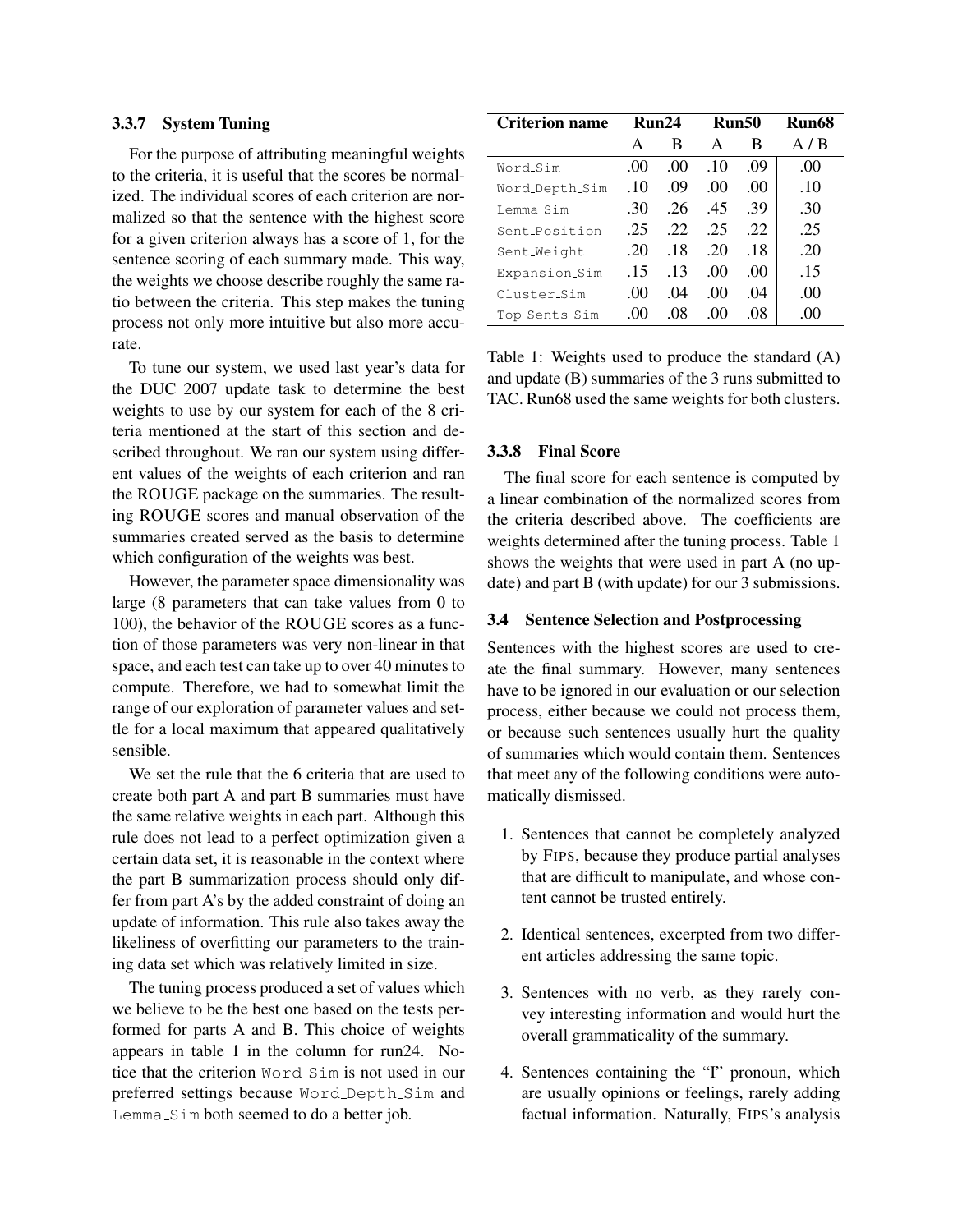allows an easy distinction between the "I" in, say, Voyager I, and the actual pronoun.

- 5. Sentences ending with a colon or a question mark, which usually introduce an element of information, rather than discuss a point.
- 6. Sentences less than 5 word long.

For the data of TAC 2008, 28% of the sentences were dropped because FIPS could not parse them, and about 15% were dropped for the other reasons mentioned.

The algorithm used to fill the 100-word selects the best scoring sentences that do not make the summary go over 100 words.

The postprocessing of the sentences includes some minor modifications to the sentences to avoid known referential clarity problems and to compress the sentences where possible by removing fragments of little usefulness. Phrases such as "he said" appearing in a sentence, and parenthetical expressions containing uppercase acronyms, such as "(TAC)".

We would have liked to make textual replacements of relative time references such as "yesterday" or "Tuesday" with the corresponding absolute dates based on the date the article was originally published on. We were unable to do so however, because many articles lacked parts or all of the data pertaining to date of publication. This feature was present in our system last year and we had to drop it this year.

#### 3.5 TAC Submissions

For our participation to TAC 2008, we were allowed to submit three runs, which were identified as runs 24, 50 and 68. Run24 was what we thought to be our best calibration of the system, as described in section 3.3.7. Run50 was run with a modified version of the system in which all syntactical information about word function, tree depth, etc., from FIPS were ignored and no topic expansion was used. Run68 was identical to run24 but did not try to make an update. Table 1 shows the weights that were used in each run.

# 4 Results and Discussion

There were four evaluation methods used to assess the quality of the summaries submitted to TAC. The

| Run                           | 24                | 50                | 68               | #  |
|-------------------------------|-------------------|-------------------|------------------|----|
| part A                        |                   |                   |                  |    |
| <b>Overall Responsiveness</b> | 1.5 <sup>th</sup> | 1st               |                  | 57 |
| <b>Linguistic Quality</b>     | 2nd               | 1 <sup>st</sup>   |                  | 57 |
| <b>Pyramid Score</b>          | 27 <sup>th</sup>  | 1.5 <sup>th</sup> |                  | 57 |
| ROUGE-2                       | 33 <sup>th</sup>  | 16 <sup>th</sup>  | 33 <sup>th</sup> | 71 |
| part B                        |                   |                   |                  |    |
| <b>Overall Responsiveness</b> | $6^{\rm th}$      | 7 <sup>th</sup>   |                  | 57 |
| <b>Linguistic Quality</b>     | gth               | 11 <sup>th</sup>  |                  | 57 |
| <b>Pyramid Score</b>          | gth               | 10 <sup>th</sup>  |                  | 57 |
| ROUGE-2                       | 7th               | 24 <sup>th</sup>  | 19 <sup>th</sup> |    |

Table 2: Ranks of our submitted runs for four evaluation methods, on the standard (A) and update (B) summaries.

*overall responsiveness* score is based on both the linguistic quality of the summary and the amount of information in the summary that helps to satisfy the information need expressed in the topic narrative, as judged by NIST evaluators. The *linguistic quality* score is based on grammaticality, non-redundancy, referential clarity, focus and structure and coherence. The *Pyramid* scores are an evaluation of summary content relying on a manual comparison of with manual models (Harnly et al., 2005). Finally, *ROUGE* scores come from an automatic comparison with reference (manual) summaries, based on repeated fragments such as n-grams (Lin, 2004).

Table 2 shows, for each of the runs described in section 3.5, how NESS performed as evaluated by those four methods, when compared to all the runs submitted in the competition.

In part B - update summaries -, we obtain good results in general, most notably in overall responsiveness ( $6<sup>th</sup>$  and  $7<sup>th</sup>$  out of 57). In part A - summaries without update -, Run50 receives the best scores of the competition in both overall responsiveness and linguistic quality, while Run24 arrives respectively 15<sup>th</sup> and 2<sup>nd</sup> in those categories. Our Pyramid scores are relatively good, and our ROUGE scores in both parts are lower but still strong. Strangely, Run24 did better in part B while Run50 did much better in part A.

It was very interesting to have two of our runs evaluated manually instead of just one, so that we can compare different settings of our system. As